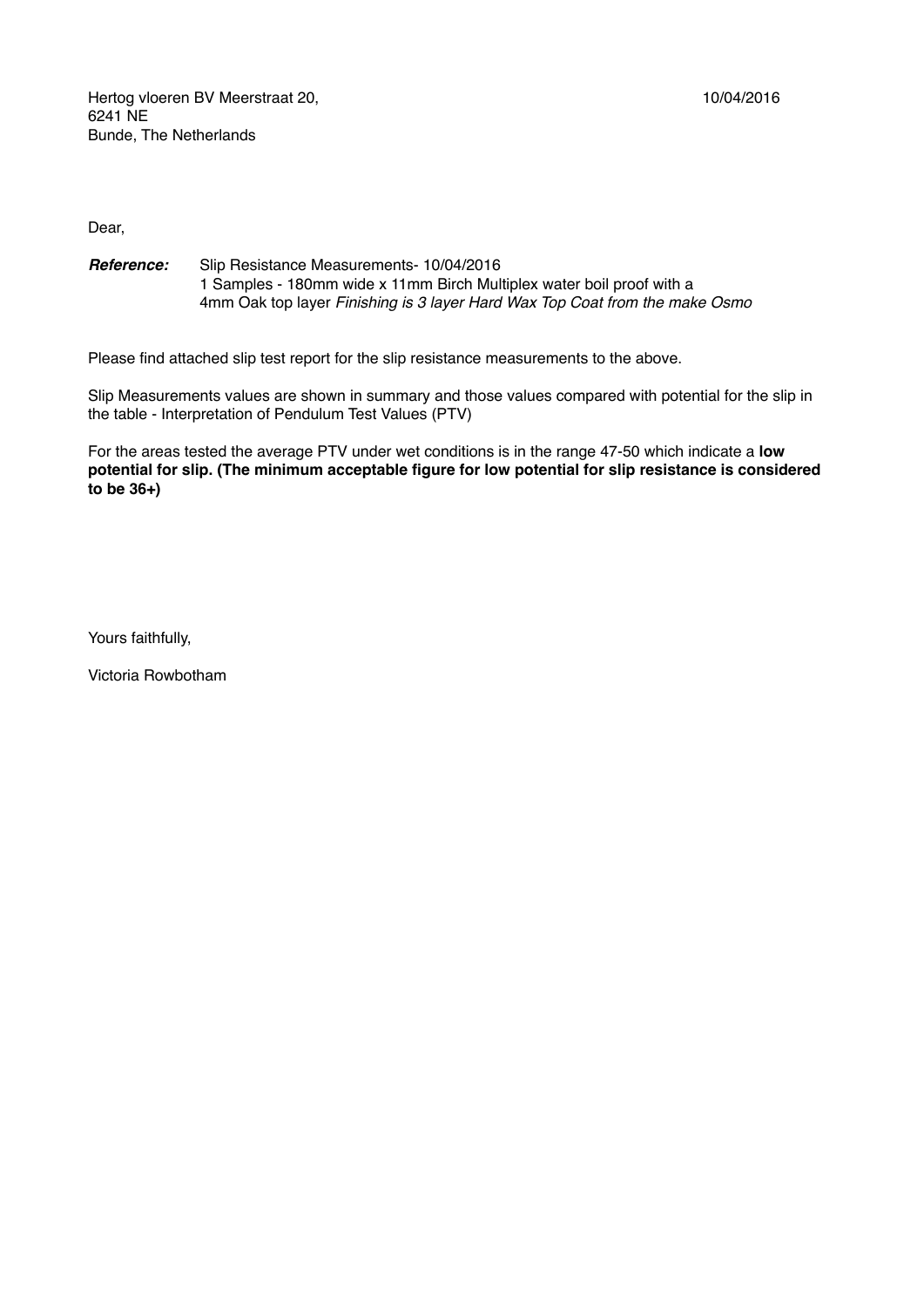## **Slip resistance measurements**

Tested ''as new'' condition. Tests have been carried out using the Wessex Pendulum Tester.

Our understanding of ''as new'' conditions is normally a cleaned floor. Our results then possibly reflect the floor condition prior to the start of a working day.

Please note during the course of the day and depending upon floor trafficking or possibly spillage incidents the potential for slip as shown in the tables of test results will adversely increase. (all spillage occurrences should be immediately attended to; the effected area being left clean and dry)

Pendulum tests carried out under dry conditions followed by a wet contaminant (potable water)

| <b>DIRA</b> |    | $\mathbf{2}$   | 3  | 4  | 5  | $\,6$ | $\overline{7}$ | 8  | <b>MEAN</b> |
|-------------|----|----------------|----|----|----|-------|----------------|----|-------------|
| <b>DRY</b>  | 56 | 57             | 57 | 60 | 60 | 60    | 60             | 60 | 60          |
| <b>WET</b>  | 25 | 25             | 25 | 25 | 27 | 28    | 29             | 30 | 28          |
| <b>DIRB</b> |    | $\overline{2}$ | 3  | 4  | 5  | $\,6$ | 7              | 8  | <b>MEAN</b> |
| <b>DRY</b>  | 60 | 60             | 61 | 60 | 62 | 56    | 58             | 60 | 59          |
| <b>WET</b>  | 29 | 31             | 28 | 29 | 30 | 30    | 30             | 31 | 30          |
| <b>DIRC</b> |    | $\overline{2}$ | 3  | 4  | 5  | 6     | 7              | 8  | <b>MEAN</b> |
| <b>DRY</b>  | 65 | 67             | 66 | 68 | 67 | 68    | 69             | 69 | 68          |
| <b>WET</b>  | 28 | 28             | 28 | 29 | 29 | 30    | 31             | 33 | 30          |

## **Summary of Test results Pendulum Measurement**

| <b>Material</b>                                                                                                                                     | <b>Details</b>                                                                                                               | <b>Pendulum Test</b><br><b>Value</b><br>Dry | <b>Pendulum Test</b><br><b>Value</b><br>Wet |
|-----------------------------------------------------------------------------------------------------------------------------------------------------|------------------------------------------------------------------------------------------------------------------------------|---------------------------------------------|---------------------------------------------|
| 80mm wide x 11mm Birch<br>Multiplex water boil proof with<br>a 4mm Oak top layer<br>Finishing is 3 layer Hard Wax<br>Top Coat from the make<br>Osmo | Material is clean and has<br>not been installed yet.<br>test will be conducted<br>horizontally, diagonally<br>and vertically | 62                                          | 29                                          |

| Interpretation of Pendulum Test Values (PTV) |                                  |  |  |  |  |
|----------------------------------------------|----------------------------------|--|--|--|--|
| <b>Potential For Slip</b>                    | <b>Pendulum Test Value (PTV)</b> |  |  |  |  |
| <b>High Slip Potential</b>                   | $0 - 24$                         |  |  |  |  |
| <b>Moderate Slip Potential</b>               | 25-35                            |  |  |  |  |
| <b>Low Slip Potential</b>                    | $36+$                            |  |  |  |  |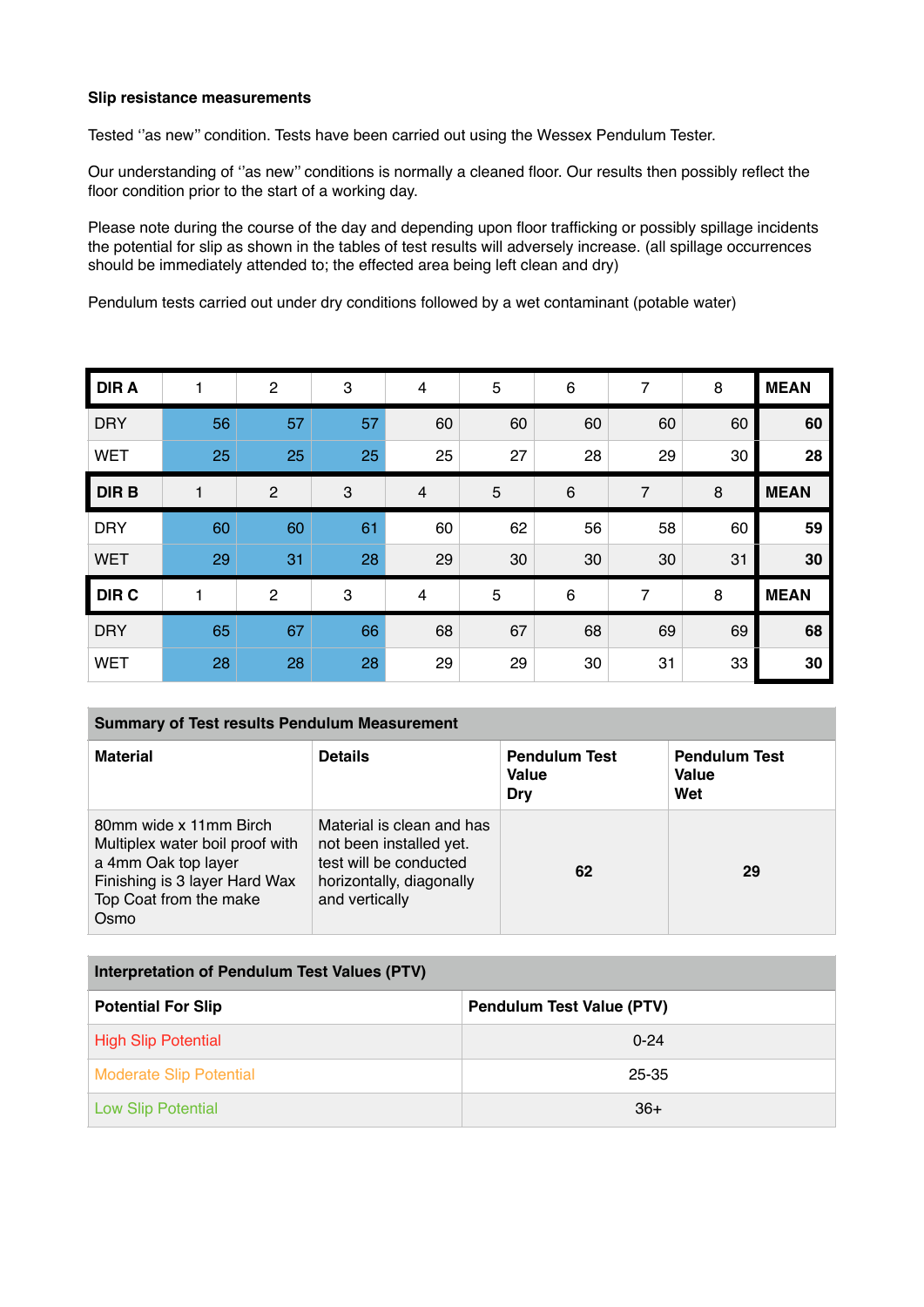### **Potential for slip**

The Potential for slip Value, apple in the instance of access by able-bodied pedestrians. See also:-

**Note 4 Note 5** 

### **Conclusion**

The PTV Shows that under dry conditions the sample of flooring tested exhibit a Low Slip Potential

The PTV shows that under water wet conditions or other similar contaminants the sample of flooring tested exhibit a Moderate Slip Potential

#### Continuous monitoring

Floors should be continuously monitored. It is recommended this be carried out at least twice a year. Also in the unfortunate event of an occurrence of a slip accident, the floor in the immediate area of the accident needs to be tested. All such tests are recommended to be carried out by an independent party and a report issued.

### **Notes and references**

*•* Test methods

Test have been carried out in accordance with: - BS 7976 -2: 2002 In conjunction with: - UK Slip Resistance Group Guidelines (UKSRG)

### **Note 1**

Slider rubbers used in pedestrian testing are the 'Four s' type 96 slider. The slider rubber being representative of the average shoe heel/sole hardness.

### **Note 2**

The Building Research Institute and the former GLC this work suggested that for unencumbered reasonably active pedestrian aged between 18 and 60 a PTV level of 36 or above represented an acceptably low risk of slipping when walking in a strait line on a level surface

### **Note 3**

Wherever possible all floor/pedestrian surfaces should be such that they fall within the parameters of Low Slip Potential (36+) and ideally on a level floor a minimum Pendulum Test Value (PTV) of 40

### **Note 4**

Where assisted access is required for example a person aiding a wheel chair user then a higher PTV is required; (a lighter person controlling/pushing a wheel chair requiring a higher PTV than a heavier person controlling/pushing the same load.) In such instances due consideration should therefore be given to increase further the traction slip resistance of the walkways.

### **Note 5**

Where gradients/slopes are involved the PTV requires to be increased.